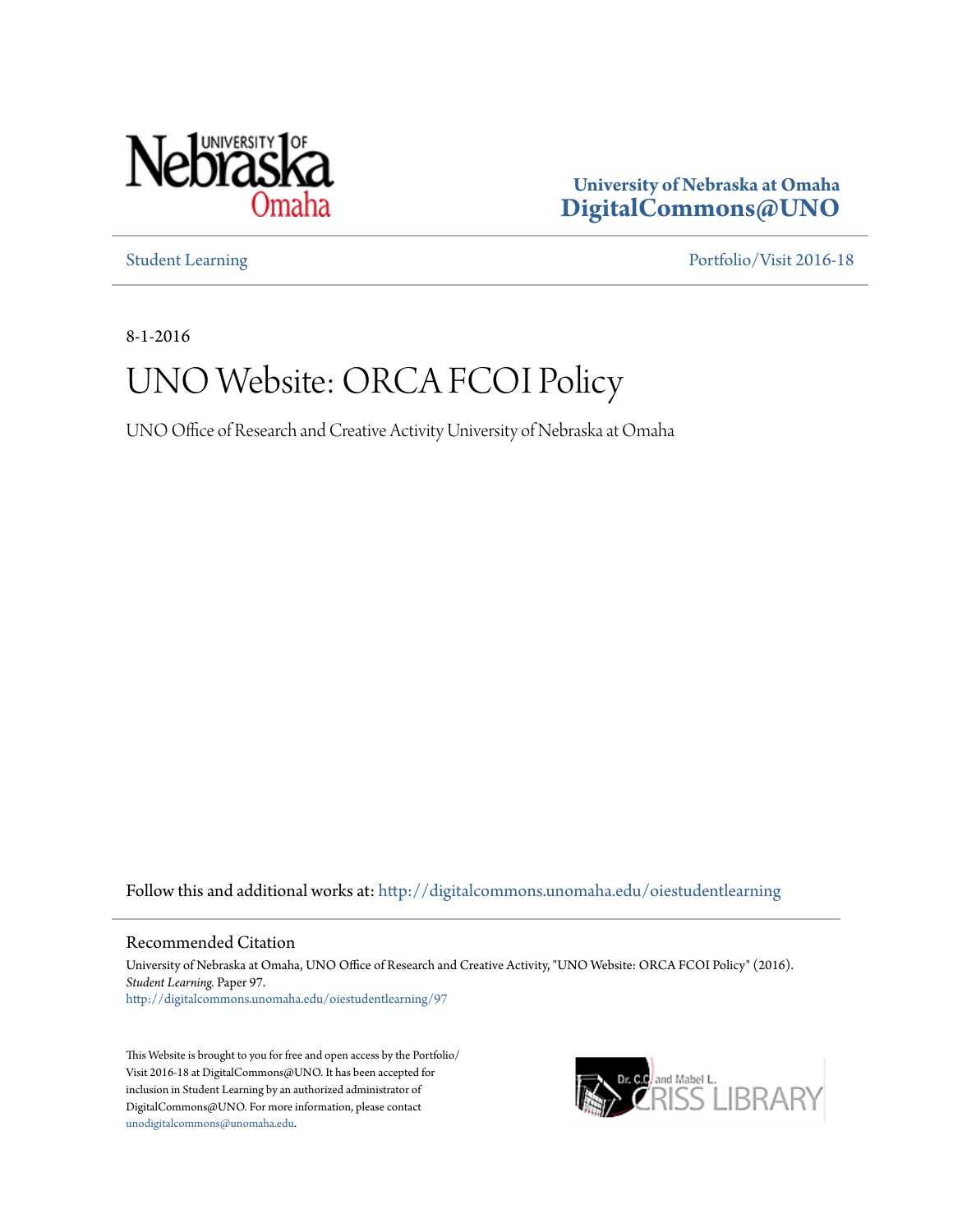## University of Nebraska at Omaha Academic and Research Financial Conflict of Interest Policy

This document describes the University of Nebraska at Omaha's (UNO) Financial Conflict of Interest (COI) policies and procedures under Board of Regents Policy RP‐3.2.8. This policy is intended to cover only conflicts of interest related to academic affairs and research. It does not supersede existing university policies covering conflicts of interest in purchasing or other business practices.

The guiding principle of the UNO COI policy is that apparent or actual conflicts of interest should be identified and managed and/or eliminated as appropriate. In many cases, public identification of the COI constitutes management of the conflict.

#### Covered Persons

According to RP‐3.2.8 the following are covered under BOR policy:

"Personnel Affected by Conflict of Interest and Conflict of Commitment Policy. *Covered Person* shall mean:

1) University administrative officers and employees, specifically including any University employees with delegated signature, purchasing or contracting authority on behalf of the University;

2) University employees and faculty engaged in outside employment or other activities specified in this policy (tech transfer/use of University facilities or equipment) that may create a *Conflict of Interest*; and

3) Sponsored Research investigators, including University employees, faculty, staff and support personnel (managerial/professional and office/service positions), volunteers, trainees, students, contractors and other persons under the direct control of the University of Nebraska, whether paid by the University of Nebraska or not, who participate in *Sponsored Research*"

Thus, the individuals covered under UNO's Conflict of Interest Policy are faculty and professional staff. Office and service staff fall under this policy only if they are engaged in sponsored research.

#### According to RP‐3.2.8 a COI is defined:

*"Conflict of Interest* shall mean situations when a *Covered Person's* direct or indirect personal financial interests may compromise, or have the appearance of compromising, the *Covered Person's* professional judgment or behavior in carrying out his or her obligations to the University of Nebraska. This includes indirect personal financial interests of a *Covered Person* that may be obtained through third parties such as a Covered Person's *Immediate Family*, business relationships, fiduciary relationships, or investments. *Immediate family* shall mean an individual who is the spouse, child, parent, brother, sister, grandchild, or grandparent, by blood, marriage, or adoption of the *Covered Person."*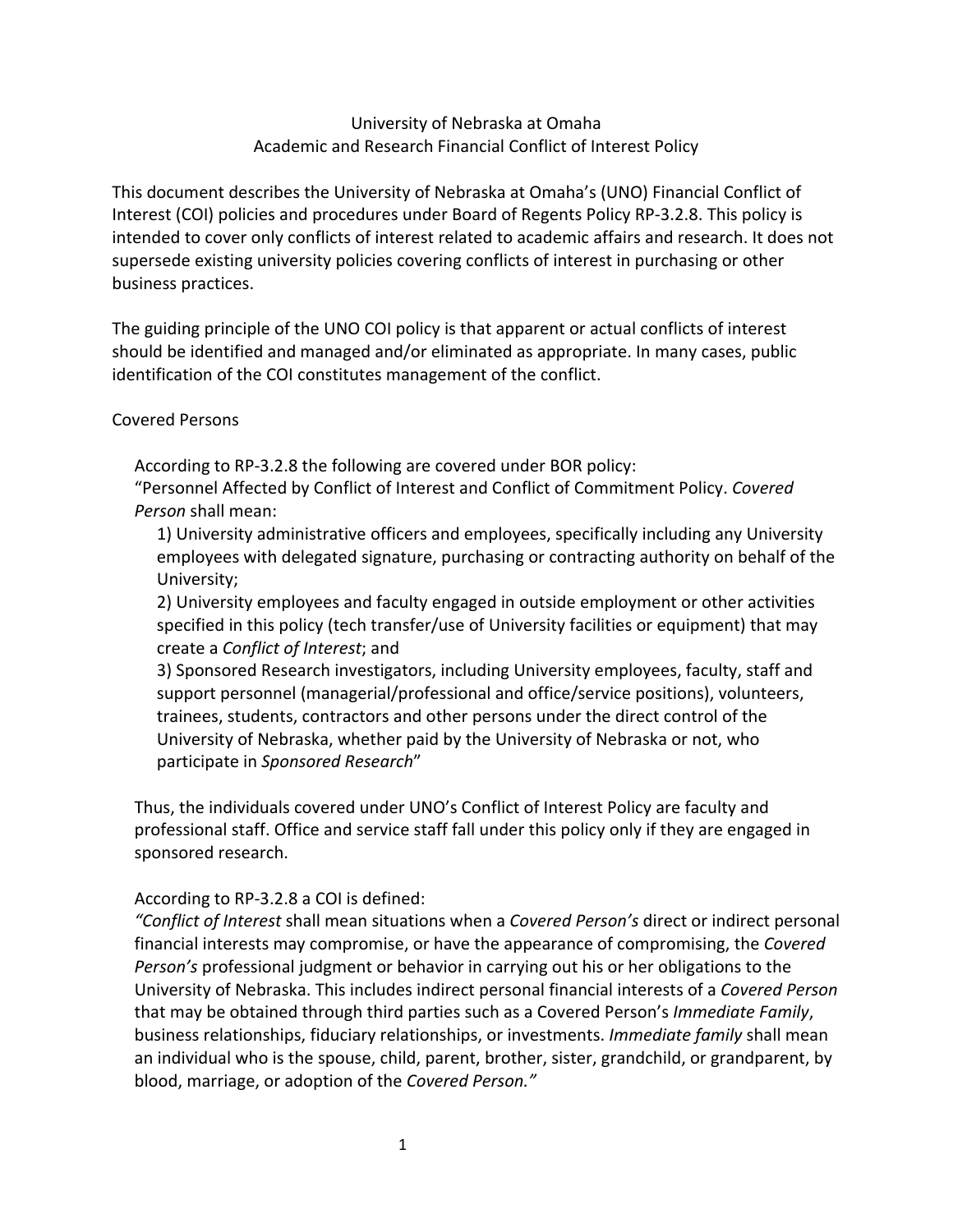Under UNO policy a COI occurs when a Covered Person engages in activities that in *fact* or *appearance* 1) benefit the Covered Person's personal interests at the expense of the University's interests; or 2) impede the Covered Person's ability to carry out his or her duties to the University, including the open dissemination of information.

## **Financial Conflict of Interest**

Financial COI to be managed and reported under this policy include only Significant Financial Interests. Such an interest is defined as anything of monetary value exceeding \$5,000 that has been received in the previous twelve months or is anticipated to be received in the next twelve months from sources that may reasonably be perceived as affecting a Covered Person's research or other duties to the University. The limit for equities is \$5,000 or more than 5% ownership in a single entity. In all cases these values are the aggregate for the Covered Person and his or her immediate family.

Examples of Significant Financial Interests that must be reported to the University include, but are not limited to:

- Salary or other remuneration received from sources outside of the University of Nebraska.
- Other income, payment, or transfer of items of monetary value, including sponsored travel, in exchange for services performed by the Covered Person.
- Intellectual property rights (e.g. patents, copyrights, and royalties from such rights).

Excluded under this policy are:

- Salary or other remuneration from the University.
- Income from non-recurring seminars or lectures sponsored by nonprofit or public entities.
- Income from service on review or advisory committees for nonprofit or public entities.
- Royalties from books.

Consistent with applicable federal regulations (see 76 Federal Register #165, page 53256) Covered Persons receiving funding through the Public Health Service must complete financial COI training prior to engaging in research related to any PHS‐funded grant or contract, and at least every four years. Such training shall immediately occur under the following circumstances: 1) any change in the University's Conflict of Interest policies or a revision to this policy that affects the requirements of Covered Persons thereunder; 2) a Covered Person is new to the University; or 3) a Covered Person is found to be non‐compliant with this policy or a management plan.

# **Conflicts of Commitment and Outside Activities**

The following aspects of COI policy apply only during the period of time during which the Covered Person is under contract to the University. Thus, faculty on nine‐month appointments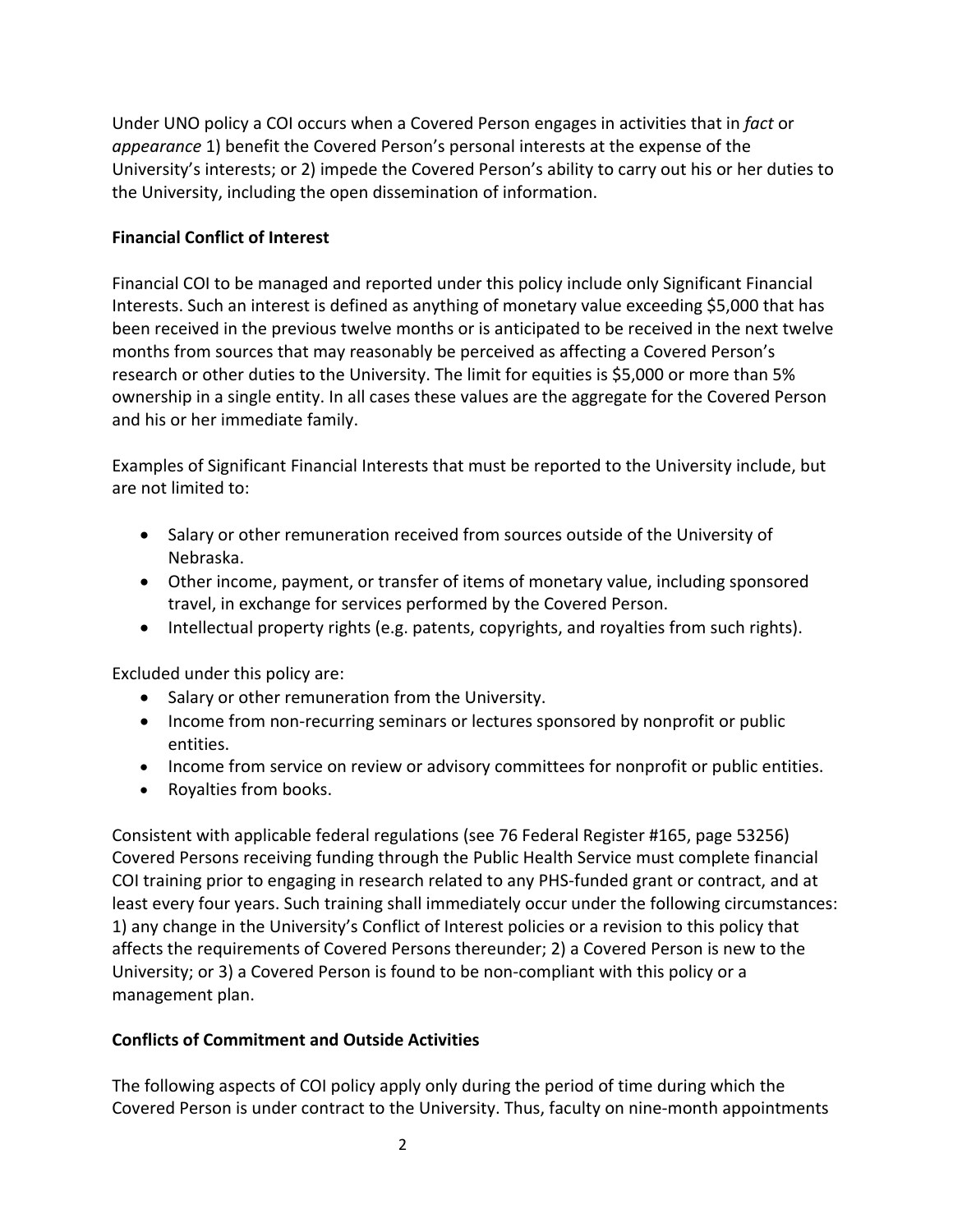are not required to report the activities outlined below during the three month period that they are not under contract; however, they remain obligated to report financial conflicts of interest that occur during those three months.

The University encourages faculty and professional staff to pursue professional activities outside of the University, as these activities often serve to enhance the employee's professional contribution to the University. However, these activities may create a conflict of commitment (a type of COI) if they impede the Covered Person's ability to carry out his or her duties to the University. Board of Regents Policy limits outside professional activity to two working days per month. Further, it limits commitments for paid, outside activity to less than two years. Greater time commitments require specific approval of the Board of Regents.

Outside professional activities may create a conflict of interest, even if they do not create a conflict of commitment. This situation can arise if the activities of the Covered Person benefit or appear to benefit the organization for which the person is acting at the expense of University interests or policies. This is of special concern in cases involving the use of University facilities and equipment when fees are charged by the outside organization.

Activities for a professional organization with which an employee is associated do not constitute the type of professional activity coming within the scope of this policy, unless a professional service is provided to the organization for which the employee is paid a professional fee commensurate with the actual value of the professional service provided.

Under UNO policy, the following must be reported:

Professional activities outside the university for which the employee is remunerated if that remuneration rises to the level of a Significant Financial Interest as defined in this document. The report must include the type of activity, the time commitment of the activity, the duration of the activity, and the approximate amount of remuneration.

# **Procedures**

Conflicts of Interest as defined in this document will be identified and disclosed in the following cases:

1) During sponsored project proposal submission.

2) During sponsored project/contract award negotiation.

3) During the initiation of technology transfer to external parties.

4) During hiring and annually after employment begins (faculty and professional staff only).

In cases 1 and 2, COI disclosure forms will be collected by the Office of Sponsored Programs and Research (SPR) upon proposal submission and award negotiation. In case 3, the Office of Research and Creative Activity (ORCA) will work with the University Technology Development Corporation to ensure that UNO investigators complete disclosure forms. In case 4, disclosure forms will be collected by UNO's Office of Human Resources (HR) upon initiation of the hiring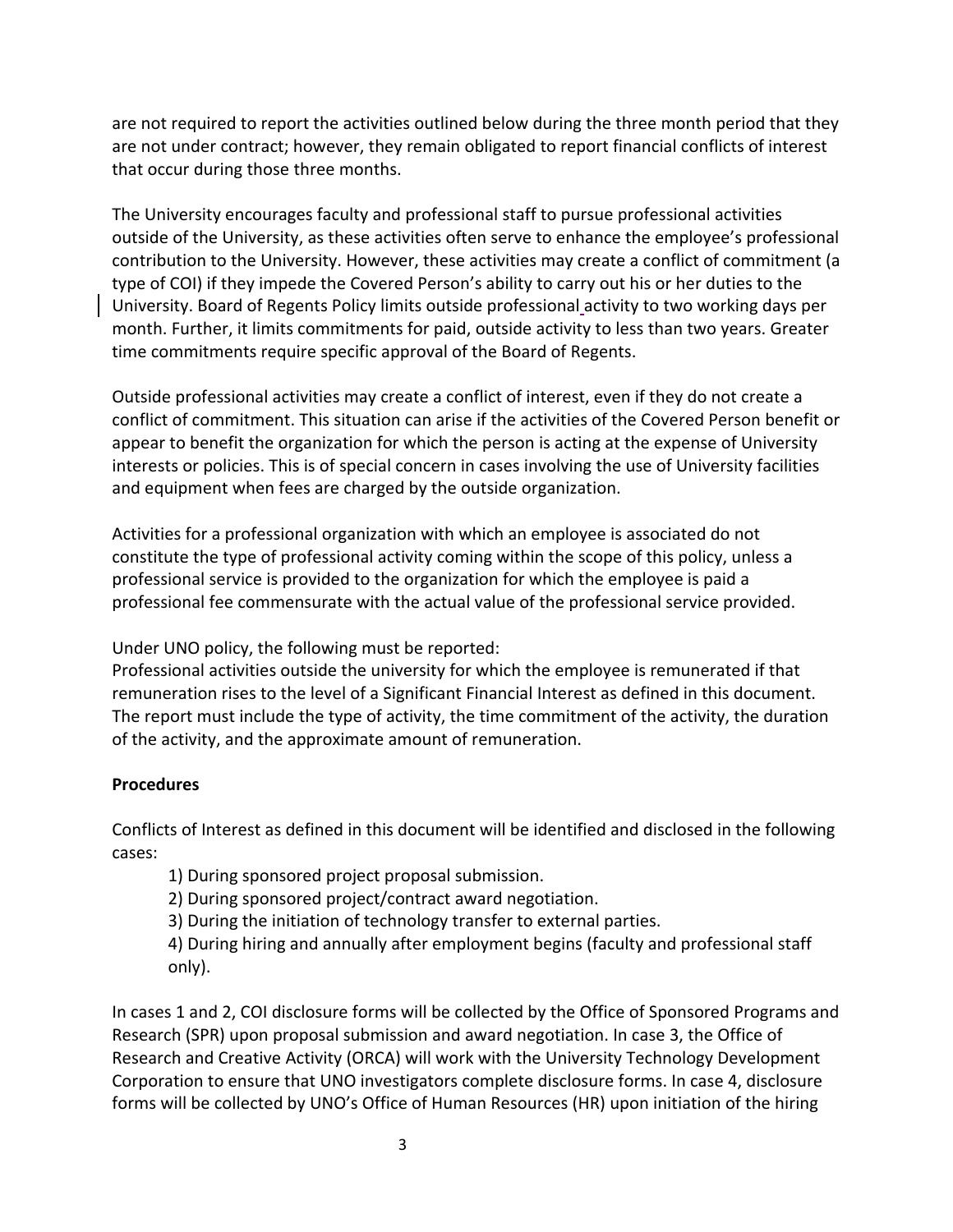process and at yearly intervals. In cases 1 through 3, disclosures from Covered Persons that identify a potential COI will be forwarded to ORCA and passed on to the University Committee on Conflict of Interest (UCCOI) (see details of composition below). This Committee will develop suitable management (or elimination) plans that will be provided to ORCA which will forward them to the Covered Person, his or her chair or director, and the appropriate dean. If the activity includes human subjects, non-human vertebrates, biosafety-regulated or radioactive materials, the appropriate university compliance committee also will review the research activity, in light of the potential or perceived conflict of interest in the research management plan. In case 4, disclosures from Covered Persons with an identified potential COI will be forwarded by HR to the UCCOI, which will develop and pass management plans to HR, which will forward them to ORCA, the Covered Person, his or her chair or director, and the appropriate dean.

Concerns regarding the management plan by those being managed will be brought to the attention of ORCA or HR, as appropriate. The appropriate office will present the concerns, in writing, to the UCCOI for reconsideration. If concerns remain after reconsideration, the matter may be appealed. An appeal will be presented to, and decided by, a majority vote of an appeal board comprised of the Associate Vice Chancellor for Research and Creative Activity (AVCRCA), a representative designated by the Vice Chancellor for Business and Finance, and three deans, to include the dean supervising the Covered Person. The decision of the appeal board will be final.

If circumstances surrounding a COI under a management plan change, the Covered Person may request a modification of the management plan by contacting ORCA or HR, as appropriate. The office contacted will relay the request for modification to the UCCOI for consideration and action.

A panel to include the AVCRCA, a representative designated by the VC for Business and Finance, and a representative designated by the Academic Freedom and Tenure Committee will review, suggest changes, and validate the COI program every two years.

Each Covered Person operating under a management plan must produce an annual report updating the status of both the conflict and the management plan. This report will be due to ORCA or HR, as appropriate, no later than two months prior to the date that the annual campus report is due to the Chancellor, or sooner if required by the federal sponsoring agency . This document will be reviewed by the UCCOI to determine compliance, with review results reported to ORCA and HR. Disclosures and management plans will be kept on file in ORCA and HR for 7 years after cessation of the conflict.

Noncompliance with the conditions of a management plan will trigger the UCCOI to report noncompliance to ORCA and HR. The office with oversight will report the noncompliant activities to the Covered Person's supervisor and ask that the management plan be implemented immediately and in full. The status of compliance with the management plan will be assessed on a monthly basis for a period of 12 months following the original finding of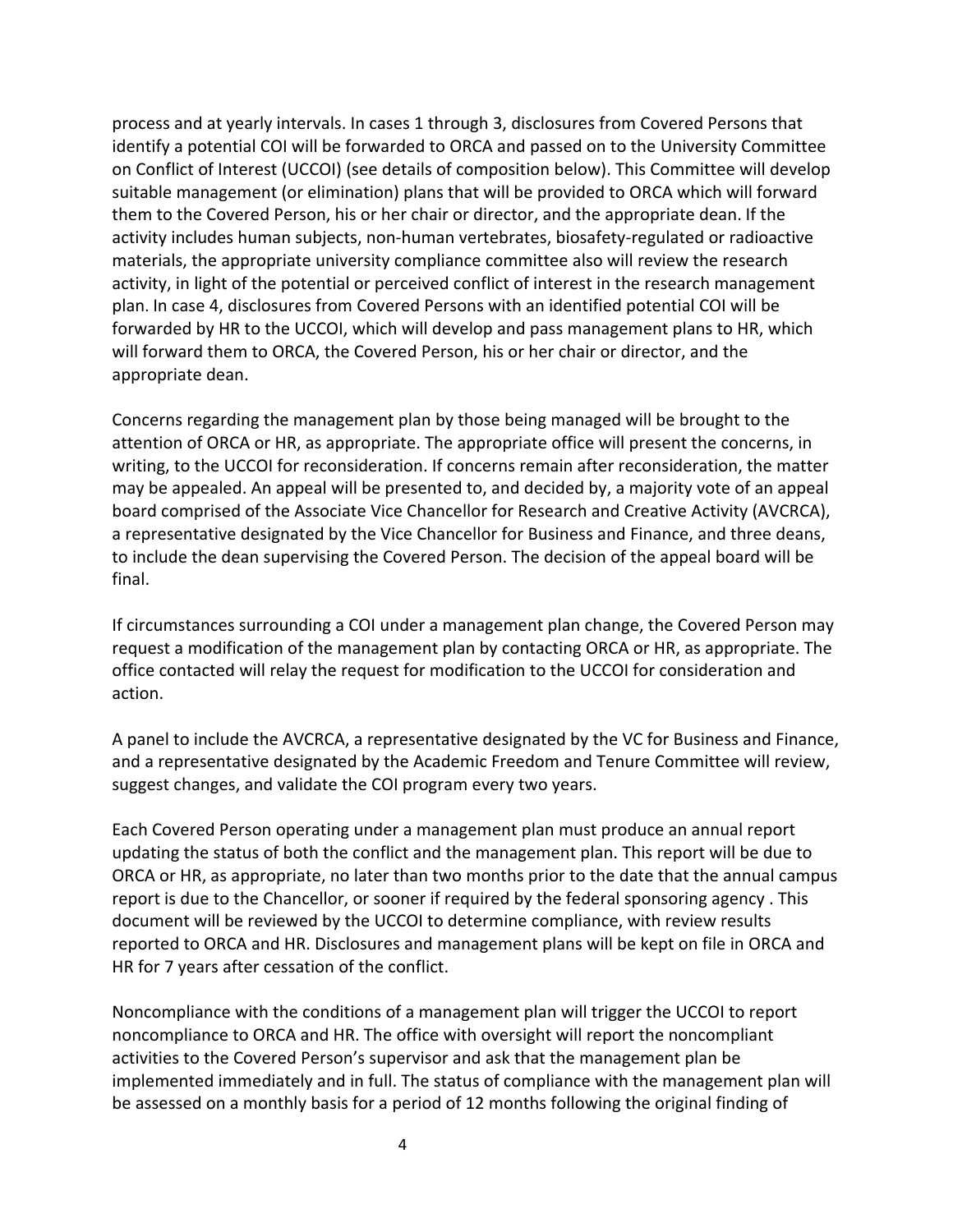noncompliance. If at any time the Covered Person is not compliant, the person may be reassigned to an activity in which there is no potential or perceived conflict of interest in research. Further such failure or refusal to disclose or comply may be deemed a violation of this policy and Board of Regents Policy 3.2.8 and shall be cause for consideration of further disciplinary, employment, and/or academic action.

An annual COI report will be generated by ORCA and HR according to NU BOR guidelines and submitted to the Chancellor for review. The Chancellor will submit the report to the President. COI information and COI management plans will be reported to federal funding agencies as required.

The UCCOI will work with ORCA and HR to develop materials and provide COI training directly to deans, chairs, and directors who will be responsible for passing this information to their faculty, staff, and students. Guidance concerning avoidance of COI will be provided within each college by college designees in conjunction with the UCCOI and ORCA. This training will include information regarding institutional conflicts of interest. A website will be developed and posted to include the University's COI policy, examples of COI and management strategies, the pertinent federal regulations, and training materials. Disclosures, management plans, and other material relevant to each COI will be maintained by the appropriate office for seven years after the COI has ended. Information regarding COI and management plans will be made publicly available only upon specific, formal request.

In the case of federally funded research, UNO shall make available (within five business days of any written request) the following information concerning Significant Financial Interests related to the Sponsored Research project:

a. That the Significant Financial Interest was disclosed and is still held by the Covered Person;

b. That the University has determined that the Significant Financial Interest relates to the sponsored research project; and

c. That the University has determined that the Significant Financial Interest is a financial Conflict of Interest. At a minimum, the publicly available information should include the Covered Person's name, title, and position as it relates to the federally funded research project; the name of the entity in which the Significant Financial Interest is held; the nature of the Significant Financial Interest; and the approximate dollar value of the Significant Financial Interest, permissible in dollar ranges, or a statement that the Significant Financial Interest's value cannot be readily determined through reference to public prices or other reasonable measures of fair market value. The University should also note in its written responses that the information provided is current as of the date of the correspondence and is subject to updates within sixty days of the identification of new Significant Financial Interests and should be subsequently requested.